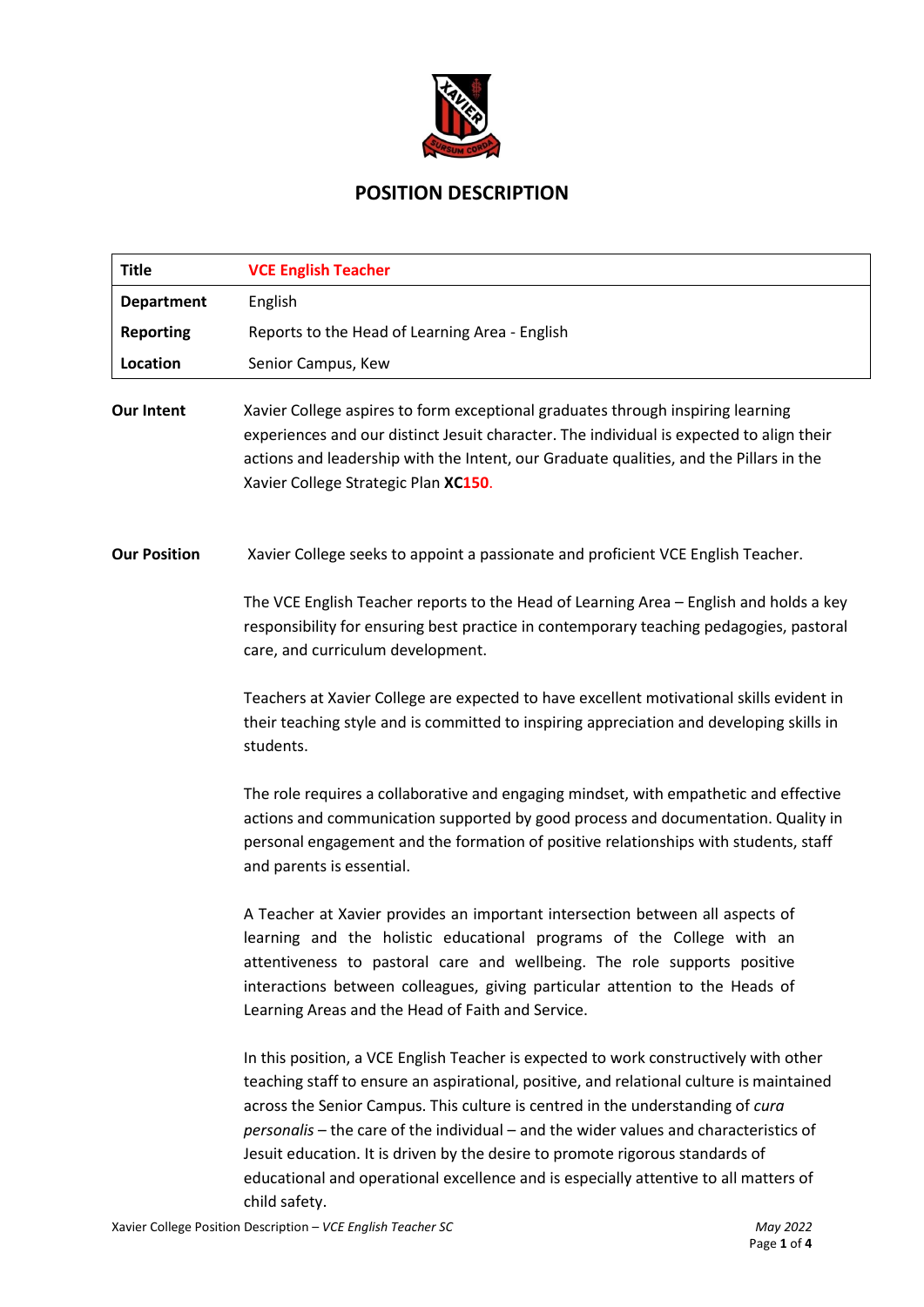# **Core Duties and Responsibilities**

## Academic Duties

- be demonstrably committed to the delivery of exceptional learning experiences for their students
- fulfil their teaching craft (or be actively working towards delivery) in a manner aligned with the 'Highly Accomplished' AITSL teaching standard
- embrace the designated curriculum programs and teaching and learning methods adopted by the College
- engage with fellow educators across year levels and classes in a collegial and supportive manner to collaborate in the delivery of exceptional outcomes for their students
- cultivate effective learning habits and approaches in students, working with others (including parents) to achieve positive outcomes

#### Pastoral Duties

- communicate with parents, as achievements or concerns arise, regarding their child's wellbeing
- monitor the academic progress of students in their class and inform parents where students have difficulties coping with the academic demands
- communicate appropriate information to teachers involved with their students and work collegially with colleagues to achieve exceptional outcomes for students
- provide guidance about the students' studies, especially in developing good habits and approaches to learning and social-emotional engagement
- provide pastoral care to the students in the class, helping them with their character development and formation
- participate in retreats/spiritual programs for students

## General Duties

- ensure that students in their care maintain the day-to-day standards of conduct as developed in the designated expectations of the College and in accord with the Xavier Student Code
- uphold the personal and professional codes and policies that serve as guidelines and expectations for all staff at the College (such as the Code of Conduct)
- take responsibility for the records of the students in their class, particularly class rolls attendance, internal reports, maintenance of the individual students' files on the LMS and other administrative tasks
- attend meetings to discuss pastoral and learning issues as directed by the Director of Campus
- contribute to collaborative curriculum design
- integrate information & communication technology across the curriculum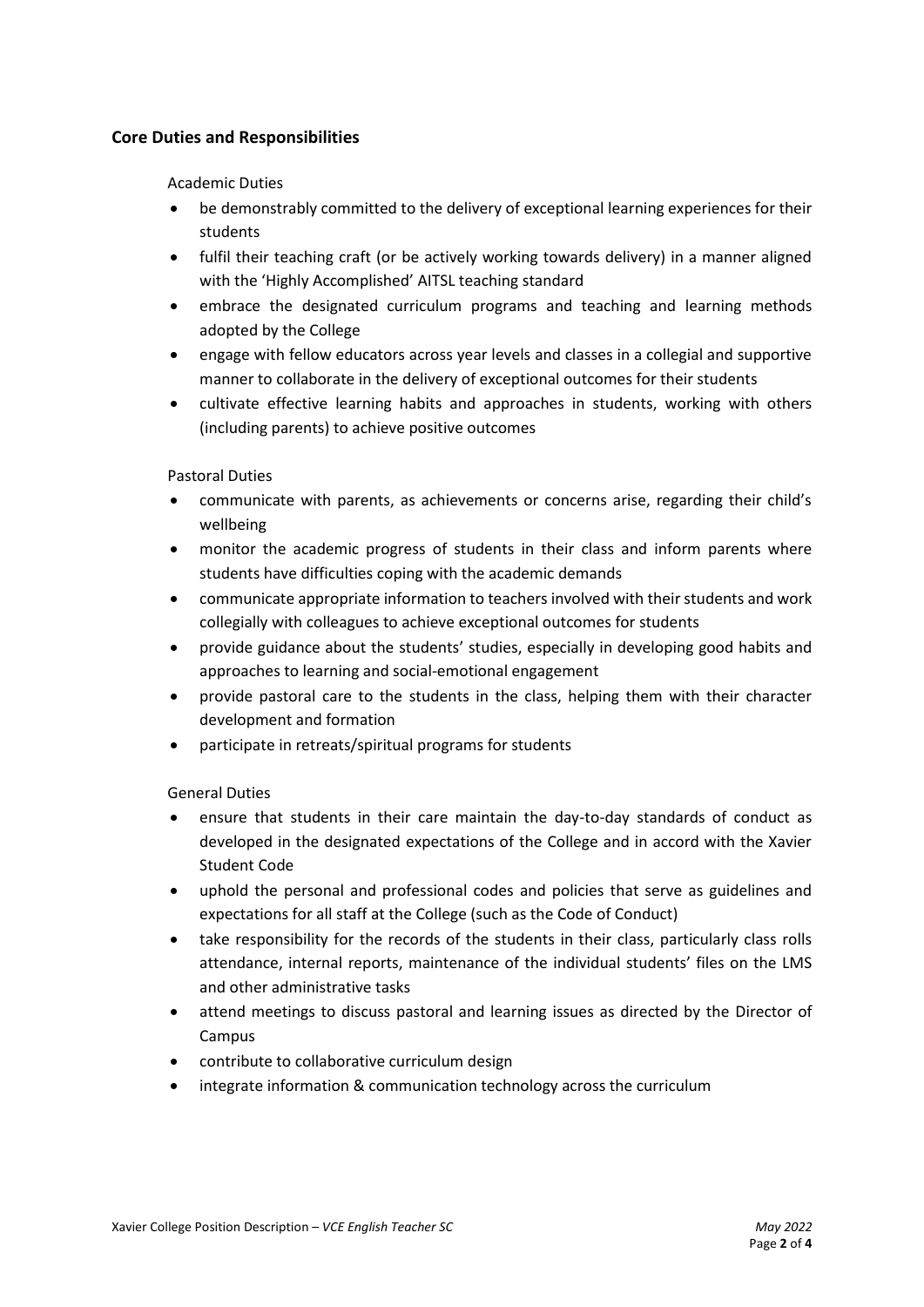#### Professional Development

At Xavier College, teachers are expected to:

- have current knowledge of and demonstrate the practice of relevant pedagogy/curriculum trends in their teaching areas
- commit to ongoing relevant professional learning and growth
- be open, engaged and responsive to regular professional growth conversations and connected actions with College leaders (and those designated for this purpose)
- be an active and effective contributor to the development of College teaching and learning (professional) resources
- be open to researching areas of interest relevant to directions provided in the College's Strategic Plan
- integrate ICT and appropriate technology into curriculum, teaching and learning
- participate in staff appraisal and development processes where and when relevant
- be an active member of a relevant professional associations as duties and time permit
- participate in Ignatian Formation programs

## Co-Curricular Involvement

At Xavier College, teachers are required to:

- fulfil co-curricular responsibilities in coaching and management roles as designated by and in accordance with College guidelines and expectations
- act as a role model for participating students
- keep accurate records of student attendance and participation within the co-curricular activity
- where appropriate, communicate significant aspects of student engagement and achievement with others as relevant (such as fellow teachers, leaders or parents), including nominating students for awards
- create and maintain a safe environment in which students may enjoy their participation
- oversee the provision and care of relevant equipment and materials
- ensure the provision of first aid is overseen and administered to the highest standards
- ensure that Child Safety Standards are overseen and upheld to the highest level

General & Administrative Expectations

At Xavier College, teachers are expected to:

- attend all scheduled staff meetings, Parent/Teacher Interviews, student assemblies, staff conference days and ad hoc meetings/seminars/workshops as advised
- use ICT in accordance with College expectations in regard to student/pastoral feedback, academic progress and all related matters
- maintain accurate records of student attendance
- adhere to College expectations regarding personal presentation and professional dress
- participate in Outdoor Education programs as required
- undertake yard supervision as rostered
- attend whole Campus events, Masses and House carnivals.